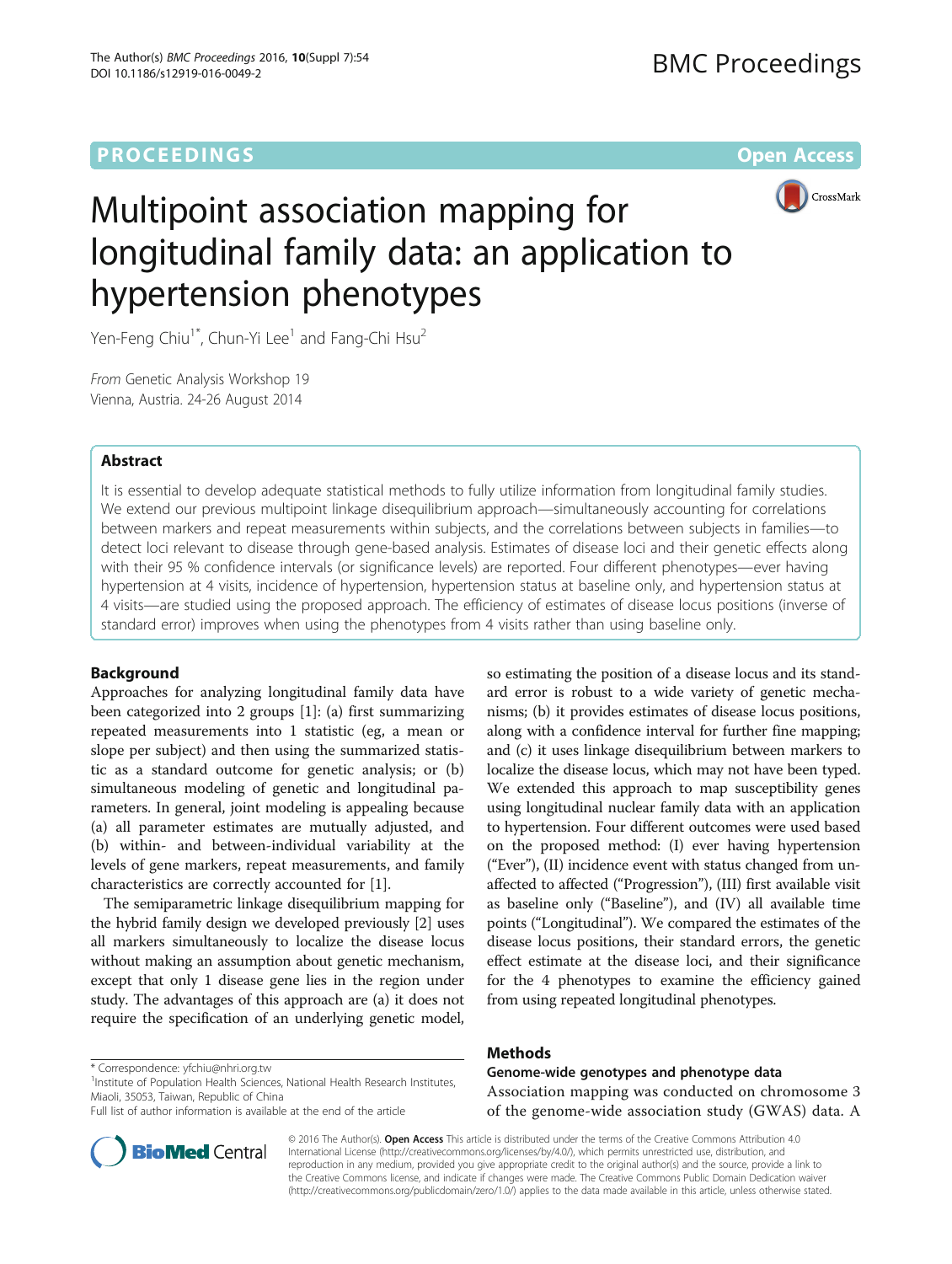total of 65,519 single-nucleotide polymorphisms (SNPs) included in 1095 genes were genotyped on chromosome 3 for 959 individuals from 20 original pedigrees in Genetic Analysis Workshop 19 (GAW19). Of these individuals, there were 178 (38 %) affected offspring out of 469 offspring for phenotype (I) "Ever"; 130 (31 %) out of 421 offspring for phenotype (II) "Progression"; 64 (11 %) out of 600 offspring for phenotype (III) "Baseline"; and 60 (11 %) out of 565 offspring to approximately 85 (45 %) out of 189 offspring across the 4 visits (or 87 [21.63 %] out of 402 offspring on average) for phenotype (IV) "Longitudinal" (Table 1). To compare phenotypes (I) and (II), only individuals with at least 2 measurements were included in the "ever" phenotype. PedCut [[3](#page-5-0)] was used to split large pedigrees with members more than 20 members into nuclear pedigrees. Consequently, we analyzed a total of 138 pedigrees with 1,495 individuals (the IDs for missing parents were added to form trios). In divided pedigrees, the nuclear families contained between 3 and 25 individuals. Five SNPs were removed because they failed the test of Hardy-Weinberg equilibrium (HWE) (p value <  $10^{-4}$ ). The HWE test was performed using PLINK 1.07 [\[4](#page-5-0)] based on 56 unrelated subjects. (For information on PLINK, see [http://](http://pngu.mgh.harvard.edu/purcell/plink/) [pngu.mgh.harvard.edu/purcell/plink/.](http://pngu.mgh.harvard.edu/purcell/plink/)) A total of 22,056 genotypes from various SNPs with genotyping errors (genotyping error rate was around  $3.51 \times 10^{-4}$ ) were further excluded by the MERLIN 1.1.2 computing package (see [http://www.sph.umich.edu/csg/abecasis/merlin/tour/](http://www.sph.umich.edu/csg/abecasis/merlin/tour/linkage.html) [linkage.html\)](http://www.sph.umich.edu/csg/abecasis/merlin/tour/linkage.html). None of the covariates was adjusted for in this approach.

#### Multipoint linkage disequilibrium mapping

Suppose M markers were genotyped in the region  *at loca*tions of  $0 \le t_1 < t_2 < ... < t_M \le T$ . We assume there are 2 alleles per marker. With  $H(t)$  being the target allele at marker position  $t$ , and  $h(t)$  being the nontarget allele, we define

$$
Y_1^{D_{k_{il}}}(t) = \begin{cases} 1 \text{ if the transmitted potential allele at } t \text{ is } H(t) \\ 0 \text{ if the transmitted patternal allele at } t \text{ is } h(t) \end{cases},
$$

 $Y_2^{D_{k_{dl}}}(t) = \begin{cases} 1 \text{ if the nontransmitted potential allele at } t \text{ is } H(t) \ 0 \text{ if the nontransmitted patternal allele at } t \text{ is } h(t) \end{cases},$ 

for the affected offspring  $D_{k_{il}}$ ,

and

 $\gamma_{1}^{\overline{D}_{k_{il}}}(t)=\left\{ \begin{array}{ll} \hbox{-}1 \text{ if the transmitted potential allele at $t$ is $H(t)$} \\ 0 \text{ if the transmitted patternal allele at $t$ is $h(t)$} \end{array}, \right.$  $Y_2^{\overline{D}_{k}}u(t) = \begin{cases} -1 \text{ if the nontransmitted potential allele at } t \text{ is } H(t) \ 0 \text{ if the nontransmitted potential allele at } t \text{ is } h(t) \end{cases}$ for the unaffected offspring  $\overline{D}_{k,j}$ . Then, we define the preferential transmission statistic  $Y_{T_{k_i}}(t) = Y_1^{D_{k_i}}(t) - Y_2^{D_{k_i}}(t)$  for the paternal side and  $X_{T_{k_i}}(t) = X_1^{D_{k_{i l}}}(t) - X_2^{D_{k_{i l}}}(t)$  for the maternal side for a trio; similarly, the preferential transmission statistic  $Y_{U_{k}}(t) = Y_1^{D_{k}}(t) - Y_2^{D_{k}}(t)$  and  $X_{U_{k_{il}}}(t) = X_1^{D_{k_{il}}}(t) - X_2^{D_{k_{il}}}(t)$  for an unaffected trio for both parental sides, respectively, where  $k_{il} = 1, ...,$  $N_{1il}$  (for unaffected),  $N_{1il}$   $(N_{2il})$  is the number of affected (unaffected) offspring in the family  $i$  at the  $l^{\text{th}}$  time point,  $i = 1, ..., n$ ,  $l = 1, ..., L$  (L = 1 or 4 in this study).

The expectation of the statistic is  $\mu_{1 k i i}(\delta, \pi) =$  $E\Big[{\cal Y}_{T_{k_{il}}}\big(t_{j}\big)\,|\varPhi_{1}\Big]=\big(1{-}2\theta_{t_{j},\,r}\big)\,C\,\big(1{-}\theta_{t_{j},\,r}\big)^{N}\,\pi_{j} \hspace{15pt}\text{for case-}$ parent trios and  $\mu_{2 k_{il} j}(\delta, \pi) = E \Big[ Y_{U_{k_{il}}}(t_j) \, | \Phi_2 \Big] =$  $(1-2\theta_{t_j,\tau}) C^* (1-\theta_{t_j,\tau})^N \pi_j$  for control-parent trios, where  $\theta_{t_i, \tau}$  is the recombination fraction between marker position  $t_i$  and disease locus position  $\tau$ , the recombination fraction Θ is a parametric function of the parameter of primary interest  $(\tau)$ , the physical position of the functional variant),  $N$  is the number of generations since the initiation of the disease variant,  $\Phi_1$  denotes the event that the offspring is affected,  $\Phi_2$  represents the event that the offspring is unaffected,  $C = E \Big[ Y_{T_{k_l}}(\tau) | \Phi_1 \Big] = E$  $\left[X_{T_{k_{il}}}(\tau)|\Phi_{1}\right], \ C^{*}=E\Big[Y_{U_{k_{il}}}(\tau)|\Phi_{2}\Big] = E\Big[X_{U_{k_{il}}}(\tau)|\Phi_{2}\Big], \ \boldsymbol{\delta}$  $=(\tau, N, C, C^*)$  is the vector of parameters, and  $\pi_j =$ Pr  $[h(t_j) | h(\tau)]$ .  $\mu_{1k_{il}}$  is the probability for an affected offspring to receive a target allele, and  $-\mu_{2k_{j}}$  is the probability for an unaffected offspring to receive a target allele. The statistic  $Z_{1k_{ilj}} = X_{Tk_{ilj}} + Y_{Tk_{ilj}}$  and  $Z_{2k_{ilj}} = X_{Uk_{ilj}} + Y_{Uk_{ilj}}$  were used to estimate the parameters. The estimating equations used to solve for parameters  $\delta$  are:

Table 1 Number of offspring for different phenotypes

|                            | Ever | Progression | Baseline      | Visit 1 | Visit 2 | Visit 3 | Visit 4 |
|----------------------------|------|-------------|---------------|---------|---------|---------|---------|
| Affected offspring         | 78   | 130         | 64            | 60      | 78      | 125     | 85      |
| All offspring              | 469  | 421         | 600           | 565     | 426     | 429     | 189     |
| Percentage                 | 0.38 | 0.31        | $0.1^{\circ}$ | 0.11    | 0.18    | 0.29    | 0.45    |
| Number of nuclear families | 74   | 149         | 213           | 203     | 168     | 165     | 79      |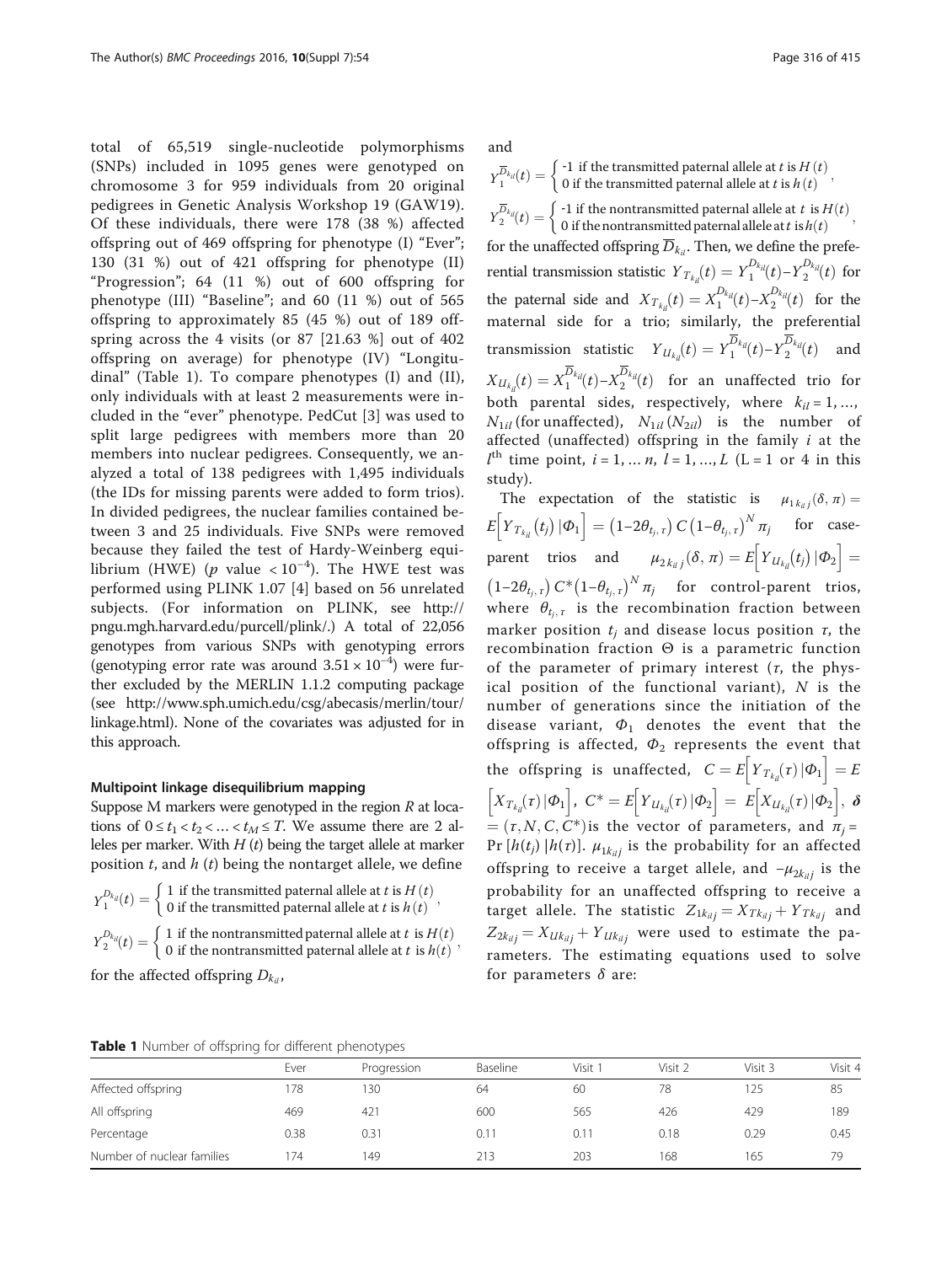<span id="page-2-0"></span>
$$
S_{1}(\delta) = \sum_{i=1}^{n} \sum_{l=1}^{L} \sum_{k_{il}=1}^{N_{1il}} \sum_{j=1}^{M} \frac{\partial \mu_{1k_{il}j}(\delta, \hat{\pi}_{j})}{\partial \delta}
$$
(1)  

$$
Cov^{-1}(Z_{1k_{il}j}) \{Z_{1k_{il}j} - 2\mu_{1k_{il}j}(\delta, \hat{\pi}_{j})\},
$$

$$
S_2(\delta) = \sum_{i=1}^n \sum_{l=1}^L \sum_{k_{il=1}}^{N_{2il}} \sum_{j=1}^M \frac{\partial \mu_{2k_{il}j}(\delta, \hat{\pi}_j)}{\partial \delta} \qquad (2)
$$

$$
Cov^{-1}(Z_{2k_{il}j}) \{Z_{2k_{il}j} - 2\mu_{2k_{il}j}(\delta, \hat{\pi}_j) \},
$$

where  $\hat{\pi}_i$  is the average of nontransmitted parental alleles in the sample.

The estimating equations were solved iteratively for parameters  $\tau$ , N, C, and C\*, where  $\tau$  and C are the 2 parameters of interest. The variance of the disease locus position estimate was estimated to make inferences about the disease locus position  $(\tau)$  and its genetic effect (C) [[2](#page-5-0)]. Theoretically, the genetic effect of  $\tau$ , characterized by C, is the transmission probability that the affected offspring will carry the disease allele,  $H$ , at  $\tau$ . Detailed derivations for case-parent trios in a crosssectional design can be found in Chiu et al. [[2, 5\]](#page-5-0). We will present the details of this proposed methodology elsewhere.

Gene-based association mapping was conducted for all SNPs on chromosome 3. This approach accounts for correlations between markers and repeated phenotypes within subjects, and correlations between subjects per family. The consistent estimates of hypertension locus position using "Ever" and "Progression" are shown in Table 2 and Fig. [1,](#page-3-0) while the consistent estimates of hypertension locus position using baseline and longitudinal data (at all 4 visits) are listed in Table [3](#page-3-0) and Fig. [2.](#page-4-0)

## Results and discussion

A total of 119 (11 %), 79 (7 %), 49 (4 %), and 42 (4 %) of 1095 genes had a significant genetic effect ( $P < 4.57 \times 10^{-5}$ with Bonferroni correction) based on hypertension status at "Ever," "Progression," baseline ("Baseline"), and 4 visits ("Longitudinal"), respectively. There are only 3 significantly associated genes ( $P \le 0.05$ ) for baseline and longitudinal phenotypes duplicated with the significantly associated genes for "Ever" and "Progression" outcomes: FETUB, IL1RAP, and C3orf21. Several hits identified here have been reported from linkage or GWAS studies. Table 2

Table 2 Significant and consistent estimates of disease locus positions and their genetic effects using "Ever" and "Progression" phenotypes

| Gene*             | Ever                   |      |                        | Progression                |      |                        | Previous |  |
|-------------------|------------------------|------|------------------------|----------------------------|------|------------------------|----------|--|
|                   | $\hat{\tau} \pm S E$   | Ĉ    | $p$ Value              | $\hat{\tau} \pm \text{SE}$ | Ĉ    | $p$ Value              | hits     |  |
| FBLN2             | $13.6464 \pm 0.00026$  | 0.80 | $8.85\times10^{-7}$    | $13.6462 \pm 0.00030$      | 0.88 | $2.47 \times 10^{-6}$  | L        |  |
| C3orf19           | $14.6810 \pm 0.00099$  | 0.34 | $1.61 \times 10^{-12}$ | $14.6802 \pm 0.0010$       | 0.34 | $6.87 \times 10^{-11}$ | L        |  |
| C3orf20           | $14.7245 \pm 0.00077$  | 0.51 | $1.31 \times 10^{-6}$  | $14.7244 \pm 0.00091$      | 0.45 | $2.81 \times 10^{-7}$  | L        |  |
| OSBPL10           | $31.6853 \pm 0.00051$  | 0.41 | $7.69 \times 10^{-8}$  | $31.6856 \pm 0.00024$      | 0.62 | $3.95 \times 10^{-6}$  | LG       |  |
| CMTM8             | 32.3186 ± 0.00080      | 0.56 | $6.01 \times 10^{-6}$  | $32.3183 + 0.00052$        | 0.70 | $1.20 \times 10^{-5}$  |          |  |
| <b>BSN</b>        | $49.6596 \pm 0.00062$  | 0.83 | $3.42 \times 10^{-8}$  | 49.6594 ± 0.00077          | 0.77 | $3.58 \times 10^{-6}$  |          |  |
| RFT1              | $53.1117 \pm 0.0012$   | 0.37 | $4.07 \times 10^{-6}$  | $53.1111 \pm 0.0012$       | 0.36 | $2.54 \times 10^{-5}$  |          |  |
| ADAMTS9           | $64.5214 \pm 0.00028$  | 0.53 | $1.05 \times 10^{-11}$ | $64.5216 \pm 0.00030$      | 0.54 | $2.54 \times 10^{-11}$ | L        |  |
| EPHA3             | 89.6014 ± 0.00042      | 0.80 | $1.41 \times 10^{-6}$  | $89.6018 \pm 0.00040$      | 0.89 | $1.19 \times 10^{-5}$  |          |  |
| EPHA6             | $98.2999 \pm 0.00047$  | 0.41 | $3.57 \times 10^{-8}$  | $98.2997 \pm 0.00052$      | 0.48 | $7.3 \times 10^{-7}$   | L        |  |
| C3orf52           | 113.3097 ± 0.0026      | 0.62 | $6.55 \times 10^{-9}$  | $113.3088 \pm 0.0030$      | 0.58 | $7.29 \times 10^{-6}$  | L        |  |
| SIDT1             | $114.7743 \pm 0.00039$ | 0.78 | $8.45 \times 10^{-7}$  | $114.7741 \pm 0.00071$     | 0.67 | $8.46 \times 10^{-6}$  | L        |  |
| <b>IFT122</b>     | $130.7107 \pm 0.0012$  | 0.57 | $1.10 \times 10^{-5}$  | $130.7118 \pm 0.00060$     | 0.71 | $4.90 \times 10^{-7}$  |          |  |
| RBP1              | 140.7325 ± 0.00019     | 0.65 | $6.40 \times 10^{-7}$  | 140.7345 ± 0.00033         | 0.42 | $3.89 \times 10^{-11}$ | L        |  |
| PLOD <sub>2</sub> | 147.3469 ± 0.00098     | 0.34 | $3.56 \times 10^{-6}$  | 147.3469 ± 0.0016          | 0.34 | $3.02 \times 10^{-5}$  | L        |  |
| LEKR1             | 158.2181 ± 0.00036     | 0.72 | $1.66 \times 10^{-10}$ | $158.2183 \pm 0.00043$     | 0.77 | $4.35 \times 10^{-10}$ | L        |  |
| RSRC1             | 159,4005 ± 0.00059     | 0.51 | $4.35 \times 10^{-6}$  | 159,4003 ± 0.00064         | 0.51 | $1.64 \times 10^{-5}$  | L        |  |
| ECT <sub>2</sub>  | $174.0021 \pm 0.00064$ | 0.88 | $1.91 \times 10^{-6}$  | 174,0022 ± 0.00063         | 1.00 | $2.92 \times 10^{-7}$  | L        |  |
| PEX5L             | $181.0080 \pm 0.0078$  | 0.29 | $2.99 \times 10^{-5}$  | $181.0145 \pm 0.013$       | 0.23 | $5.23 \times 10^{-7}$  | LG       |  |
| LPP               | $189.5573 \pm 0.00035$ | 0.50 | $1.71 \times 10^{-6}$  | 189.5574 ± 0.00022         | 0.53 | $7.05 \times 10^{-6}$  |          |  |
| <b>OSTN</b>       | $192.4272 \pm 0.0018$  | 0.73 | $5.33 \times 10^{-14}$ | $192.4301 \pm 0.0012$      | 0.80 | $4.11 \times 10^{-9}$  | G        |  |

 $\hat{C}$ , the genetic effect estimate; G, previous GWAS hits; L, previous linkage hits;  $\hat{\tau}$ , the disease locus position estimate in cM

\*Because of space limitations, we list only the 2 phenotypes with consistent estimates for the disease locus positions (the difference between the 2  $\hat{\tau}$  for both phenotypes is less than 10<sup>-2</sup> cM) and significant estimates for the genetic effects (both with  $P < 4.57 \times 10^{-5}$ , Bonferroni)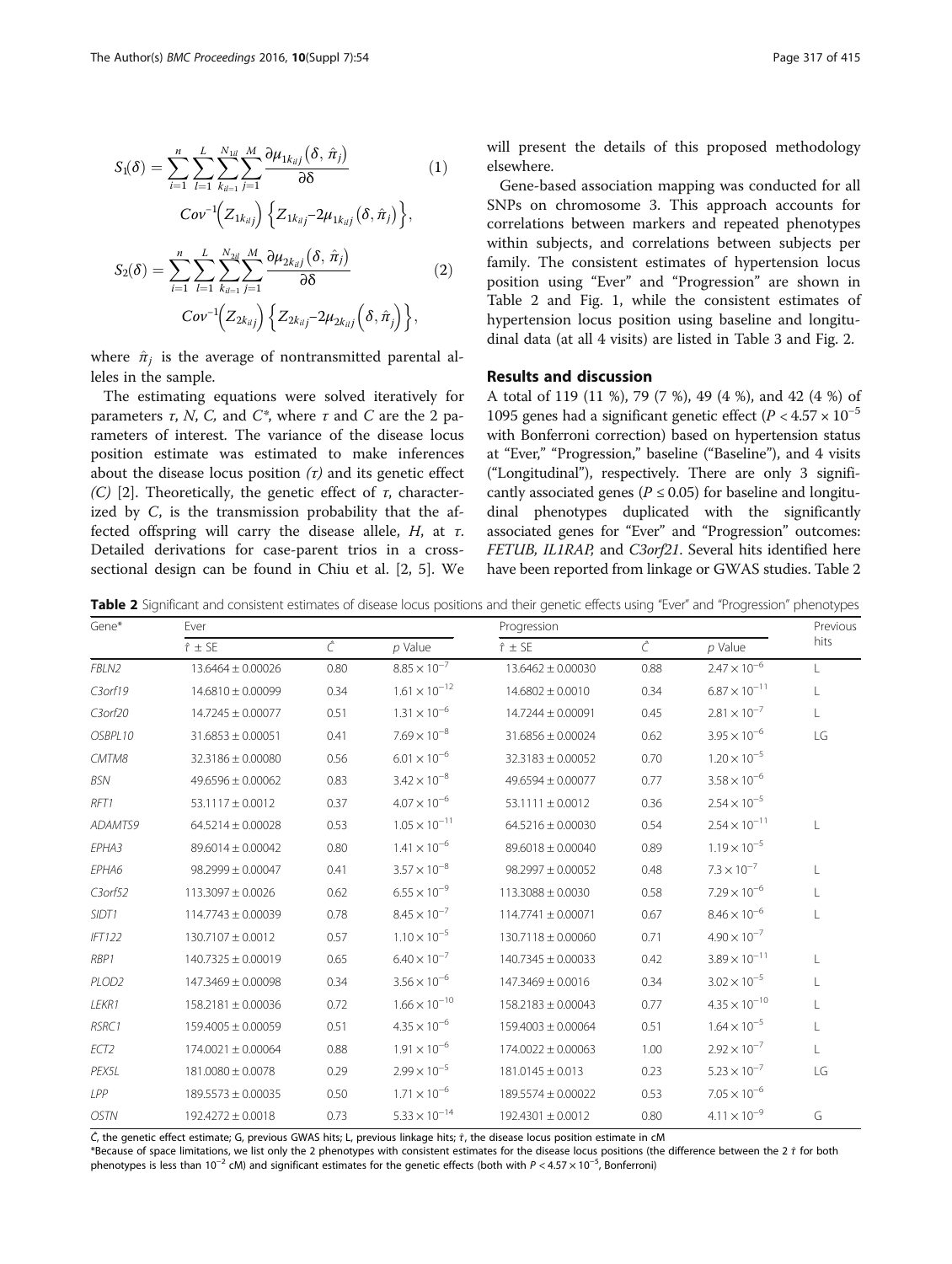<span id="page-3-0"></span>

Table 3 Significant and consistent estimates of disease locus positions and their genetic effects using "Baseline" and "Longitudinal" phenotypes

| Gene*               | Baseline               |       |                       | Longitudinal           |       |                        | Previous      |
|---------------------|------------------------|-------|-----------------------|------------------------|-------|------------------------|---------------|
|                     | $\hat{\tau} \pm S E$   | Ĉ     | $p$ Value             | $\hat{\tau} \pm S E$   | Ĉ     | $p$ Value              | hits          |
| GRM7 <sup>†</sup>   | $7.4917 \pm 0.00048$   | 0.44  | $2.87\times10^{-5}$   | $7.4871 \pm 0.0015$    | 0.75  | $6.04 \times 10^{-14}$ | LG            |
| SLC4A7              | $27.4521 \pm 0.000045$ | 0.30  | 0.014                 | $27.4520 \pm 0.000067$ | 0.30  | 0.0024                 | $\mathsf{LG}$ |
| SCN10A              | $38.7559 \pm 0.0089$   | 0.088 | 0.019                 | $38.7611 \pm 0.0018$   | 0.73  | 0.0022                 |               |
| AC092058.3          | $39.5105 \pm 0.0020$   | 0.076 | 0.036                 | 39.5102 ± 0.00024      | 0.21  | 0.00022                |               |
| LTF                 | $46.4731 \pm 0.00059$  | 0.17  | 0.046                 | $46.4733 \pm 0.00045$  | 0.31  | 0.0099                 |               |
| NEK4                | $52.7326 \pm 0.00071$  | 0.83  | 0.00010               | $52.7277 \pm 0.0024$   | 0.86  | 0.00024                |               |
| <b>FAM116A</b>      | $57.6101 \pm 0.00023$  | 0.69  | $2.58 \times 10^{-6}$ | $57.6107 \pm 0.00032$  | 0.61  | 0.011                  |               |
| LRIG1               | $66.5968 \pm 0.0026$   | 0.28  | 0.018                 | 66.5961 $\pm$ 0.00064  | 0.60  | 0.0022                 | L             |
| <b>TBC1D23</b>      | $101.5084 \pm 0.0011$  | 0.46  | 0.026                 | $101.5148 \pm 0.0010$  | 0.73  | 0.0011                 | L             |
| <b>ALCAM</b>        | $106.7625 \pm 0.00069$ | 0.83  | 0.028                 | $106.7598 \pm 0.00041$ | 0.62  | 0.00013                |               |
| PLCXD2              | 112.9440 ± 0.00087     | 0.50  | 0.0016                | $112.9422 \pm 0.0062$  | 0.48  | 0.00020                | L             |
| <b>LSAMP</b>        | $117.0676 \pm 0.00060$ | 0.43  | 0.00022               | $117.0671 \pm 0.00025$ | 0.86  | 0.00012                | L             |
| ILDR1               | $123.2009 \pm 0.0011$  | 0.70  | 0.013                 | $123.2008 \pm 0.00098$ | 0.91  | 0.023                  |               |
| PDIA5               | 124.3194 ± 0.0076      | 0.065 | 0.0028                | $124.3225 \pm 0.0020$  | 0.68  | 0.0086                 |               |
| HPS3                | $150.3484 \pm 0.0016$  | 0.14  | $1.65 \times 10^{-5}$ | $150.3521 \pm 0.00063$ | 0.77  | 0.0080                 |               |
| CASRL1              | 157.2304 ± 0.0037      | 0.19  | 0.012                 | 157.2295 ± 0.00094     | 0.28  | 0.031                  | L             |
| C3orf55             | 158.7595 ± 0.00074     | 0.90  | 0.0051                | $158.7634 \pm 0.0012$  | 0.91  | $3.90 \times 10^{-6}$  | L             |
| IGF2BP2             | $186.9725 \pm 0.00018$ | 0.74  | 0.041                 | 186.9719 ± 0.00031     | 1.00  | 0.031                  |               |
| FETUB <sup>#</sup>  | 187.8470 ± 0.00031     | 0.38  | 0.0012                | $187.8503 \pm 0.017$   | 0.042 | 0.0021                 |               |
| ILIRAP <sup>‡</sup> | $191.8193 \pm 0.012$   | 0.074 | 0.0060                | $191.8203 \pm 0.0012$  | 0.79  | $4.75 \times 10^{-6}$  |               |
| $C3$ orf $21‡$      | $196.2815 \pm 0.0036$  | 0.62  | $< 10^{-18}$          | $196.2821 \pm 0.0011$  | 0.97  | 0.00057                |               |
| KIAA0226            | $198.9161 \pm 0.0038$  | 0.071 | 0.024                 | $198.9168 \pm 0.00076$ | 0.15  | 0.022                  |               |

 $\hat{C}$ , the genetic effect estimate; G, previous GWAS hits; L, previous linkage hits;  $\hat{\tau}$ , the disease locus position estimate in cM

\*Displayed are all genes where  $p \le 0.05$ 

<sup>†</sup>The gene is significant with the Bonferroni correction (P < 4.57 × 10<sup>-5</sup>) and its P values are 2.31 × 10<sup>-6</sup> and 0.00044 for "Ever" and "Progression," respectively<br><sup>‡</sup> The same genes for the "Ever" and "Progression" ph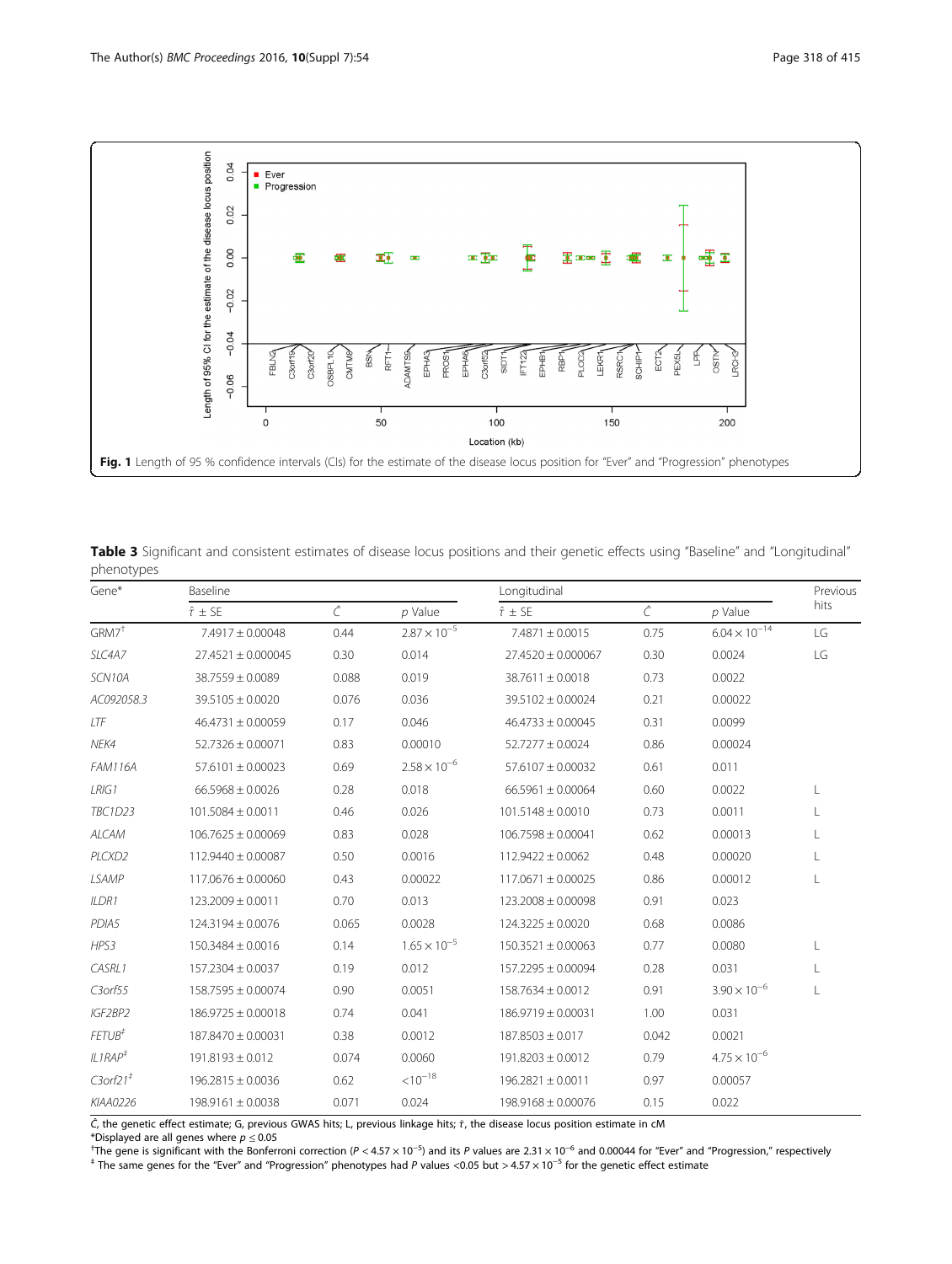<span id="page-4-0"></span>

shows genes with a significant genetic effect ( $P < 4.57 \times 10$  $-5$ ). Table [3](#page-3-0) presents the genes that are significant at a significance level of 0.05. Only 1 gene, GRM7, is significant at the level of  $P < 4.57 \times 10^{-5}$ .

Figures [1](#page-3-0) and 2 display the 95 % confidence intervals for the estimate of the hypertension locus position for the 4 phenotypes centered at the estimated disease locus position. The comparison is shown for the genes listed in Tables [2](#page-2-0) and [3.](#page-3-0) The standard errors of the estimates for the disease locus position are smaller in 64 % of the genes based on longitudinal data (Table [3](#page-3-0)) compared to those based on baseline data. This is because those incidence cases included in "Progression" were also included in the analysis of "Ever." Only prevalent cases, a relatively small proportion, are additionally included in the analysis of "Ever." Thus, the results from "Progression" and "Ever" are similar.

## Conclusions

Methods of genetic analysis rely heavily on correlations among family members' outcomes to infer genetic effects, whereas longitudinal studies allow investigators to study factors' effects on outcomes and changes over time [[1\]](#page-5-0). To retrieve full information from longitudinal family data, appropriate statistical approaches are crucial. We proposed a multipoint linkage disequilibrium approach accounting for multilevel correlations between markers per subject, within-subject longitudinal observations, and subjects within families, aiming to correctly localize the disease locus and assess its genetic effects. This approach has several advantages: it allows us to estimate the disease locus position, the disease locus's genetic effect, and the 95 % confidence intervals without specifying a disease genetic mode and yet making full use of the markers and repeated measurements. In addition,

this approach treats the genotype data as random conditional on the phenotype, eliminating the problem of ascertainment bias. We applied this approach to the baseline and longitudinal prevalence/incidence of hypertension events. The efficiency of parameter estimates was similar for the "Ever" and "Progression" categories, but was improved with repeated longitudinal outcomes compared to the use of "Baseline" only. This difference between analyses might largely result from the different total sample sizes and proportions of hypertensive subjects for different phenotypes. Several identified genes on chromosome 3 for hypertension were consistent with findings from previous linkage and association studies. Despite its advantages, this proposed approach also has limitations; for example, covariate adjustment is not available.

#### Acknowledgements

We deeply appreciate the reviewers' thorough reviews and constructive suggestions, which greatly improve the quality of this manuscript. This project was supported by a grant from Ministry of Science and Technology, Taiwan (MOST102-2118-M-400-005) and a grant from the National Health Research Institutes, Taiwan (PH-103-pp-04). We thank Ms. Karen Klein (Biomedical Research Services and Administration, Wake Forest School of Medicine) for her editorial contributions to this manuscript.

#### Declarations

This article has been published as part of BMC Proceedings Volume 10 Supplement 7, 2016: Genetic Analysis Workshop 19: Sequence, Blood Pressure and Expression Data. Summary articles. The full contents of the supplement are available online at [http://bmcproc.biomedcentral.com/](http://bmcproc.biomedcentral.com/articles/supplements/volume-10-supplement-7) [articles/supplements/volume-10-supplement-7.](http://bmcproc.biomedcentral.com/articles/supplements/volume-10-supplement-7) Publication of the proceedings of Genetic Analysis Workshop 19 was supported by National Institutes of Health grant R01 GM031575.

#### Authors' contributions

YFC designed the overall study, CYL conducted statistical analyses, YFC and FCH drafted the manuscript. All authors read and approved the final manuscript.